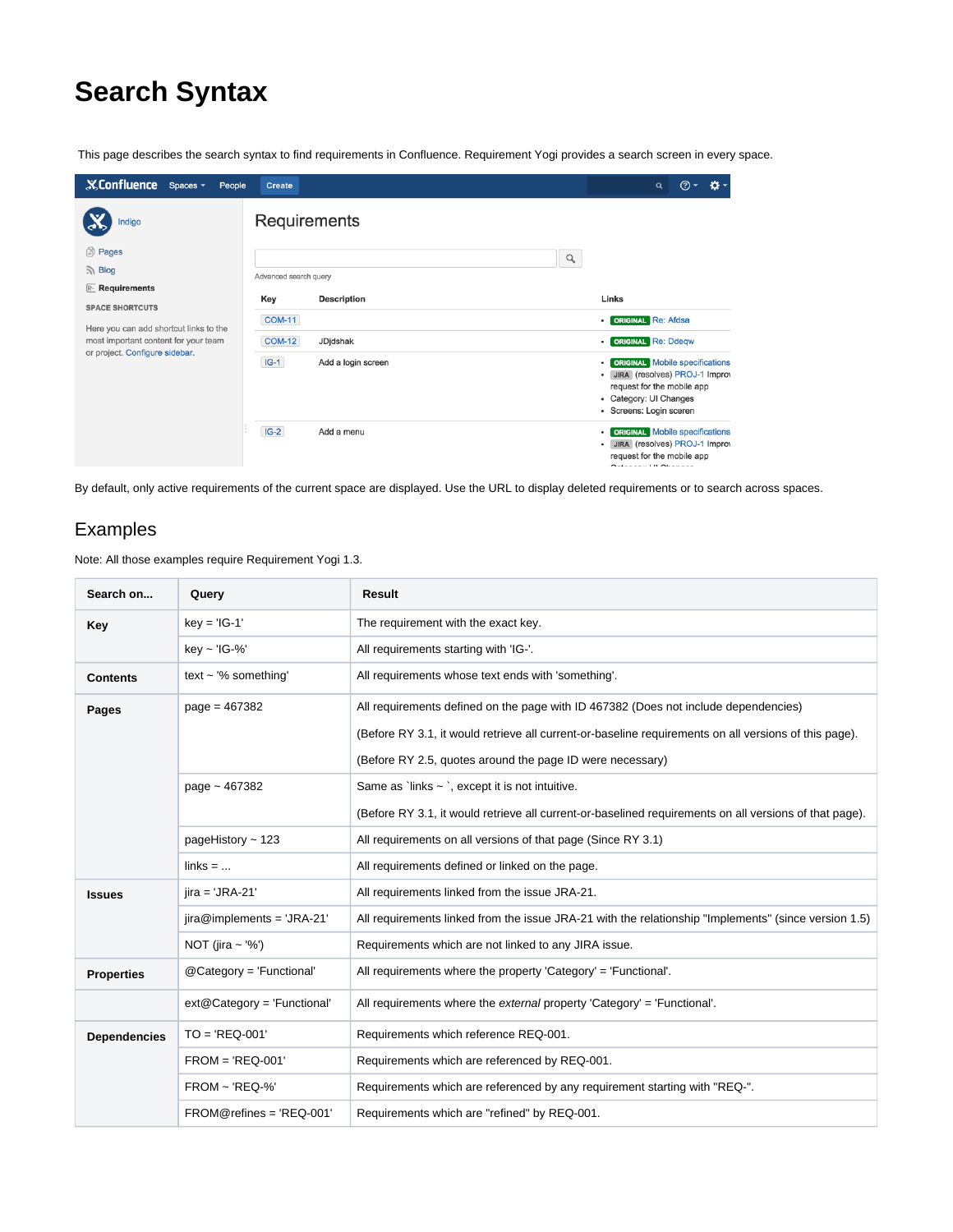| <b>Special</b>   | isModified('7')                                                                                      | Requirements which have been modified since the baseline '7' of the current space. It works both<br>with the baseline number and with the baseline name.                                                                                                                                                                      |
|------------------|------------------------------------------------------------------------------------------------------|-------------------------------------------------------------------------------------------------------------------------------------------------------------------------------------------------------------------------------------------------------------------------------------------------------------------------------|
| <b>Baselines</b> | baseline $=$ 3<br>baseline was 3<br>baseline $=$ 4 and baseline<br>was 3<br>baseline = 'My Baseline' | Requirements in their version 3.<br>Requirements in their current version, which were also in the baseline 3 (since 3.2.0).<br>Requirements in their version 4, which also where in baseline 3 (since 3.2.0).<br>Assuming 'My Baseline' exists in this space and has the number 3, it is equivalent to the previous<br>query. |
| <b>Tests</b>     | hasLastTest('%Success%')                                                                             | Checks the last test is equal to the provided value, using '%' as a wildcard.<br>Syntax: hasTest( [relationship,] expectedResult [,page])<br>Syntax: hasLastTest( [relationship,] expectedResult [,page])                                                                                                                     |
| <b>Excel</b>     | $excel = '48496653'$                                                                                 | All requirements imported from the Excel attachment with ID 48496653 (since version 2.0)                                                                                                                                                                                                                                      |
|                  | excel $\sim$ '%'                                                                                     | All requirements imported from an Excel file.                                                                                                                                                                                                                                                                                 |

## Keywords

| Keyword      | <b>Function</b>                                                                         |
|--------------|-----------------------------------------------------------------------------------------|
| AND, OR, NOT | Boolean operators                                                                       |
| $=$ ''       | Strict equality.                                                                        |
| == ''        |                                                                                         |
| $\sim$ '%'   | Soft equality. Use % in the string as a wildcard.                                       |
| @            | Reference to a property of the requirement (if you've defined requirements in columns). |
| IS NOT NULL  | Can be used for the field 'baseline'                                                    |

### Fields

| <b>Field</b>                 | <b>Definition</b>                                                                                                                                                                                                                                                                                                                                                                                              |
|------------------------------|----------------------------------------------------------------------------------------------------------------------------------------------------------------------------------------------------------------------------------------------------------------------------------------------------------------------------------------------------------------------------------------------------------------|
| $key =$                      | The key of the requirement. Keys are unique per space.                                                                                                                                                                                                                                                                                                                                                         |
| space<br>$Key =$             | The space key of the requirement (case sensitive).                                                                                                                                                                                                                                                                                                                                                             |
| baselin<br>$e = $            | The baseline name or number. All statuses are implicitly included.                                                                                                                                                                                                                                                                                                                                             |
|                              | Quotes were required before version 2.4: baseline = '1'                                                                                                                                                                                                                                                                                                                                                        |
|                              | Starting from 2.6.3, it also supports a variable: \$currentBaseline. The traceability matrix will display a field where you can input the number,<br>and the saved matrix can be used in the blueprints of the baselines.                                                                                                                                                                                      |
| baselin<br>e was<br>$\cdots$ | The baseline name or number of a previous version of this requirement (since 3.2.0).                                                                                                                                                                                                                                                                                                                           |
| status<br>$=$                | The status of the requirement (ACTIVE, DELETED, MOVED). Default: ACTIVE. There is generally no reason to use it, since those statuses<br>are internal details about requirements. You would rather define your own property named "Status", and search them using @status =<br>'Approved' for example. Do not confuse "status" (our internal implementation detail) and "@status" (any user-defined property). |
| $text =$<br>$\cdots$         | The contents of the requirement (Does not include the properties).                                                                                                                                                                                                                                                                                                                                             |
| page<br>=                    | The ID of a page or a version where a requirement is defined.                                                                                                                                                                                                                                                                                                                                                  |
| pageHi<br>$story =$          | The ID of a current page, where a requirement is defined."~" is undefined.                                                                                                                                                                                                                                                                                                                                     |